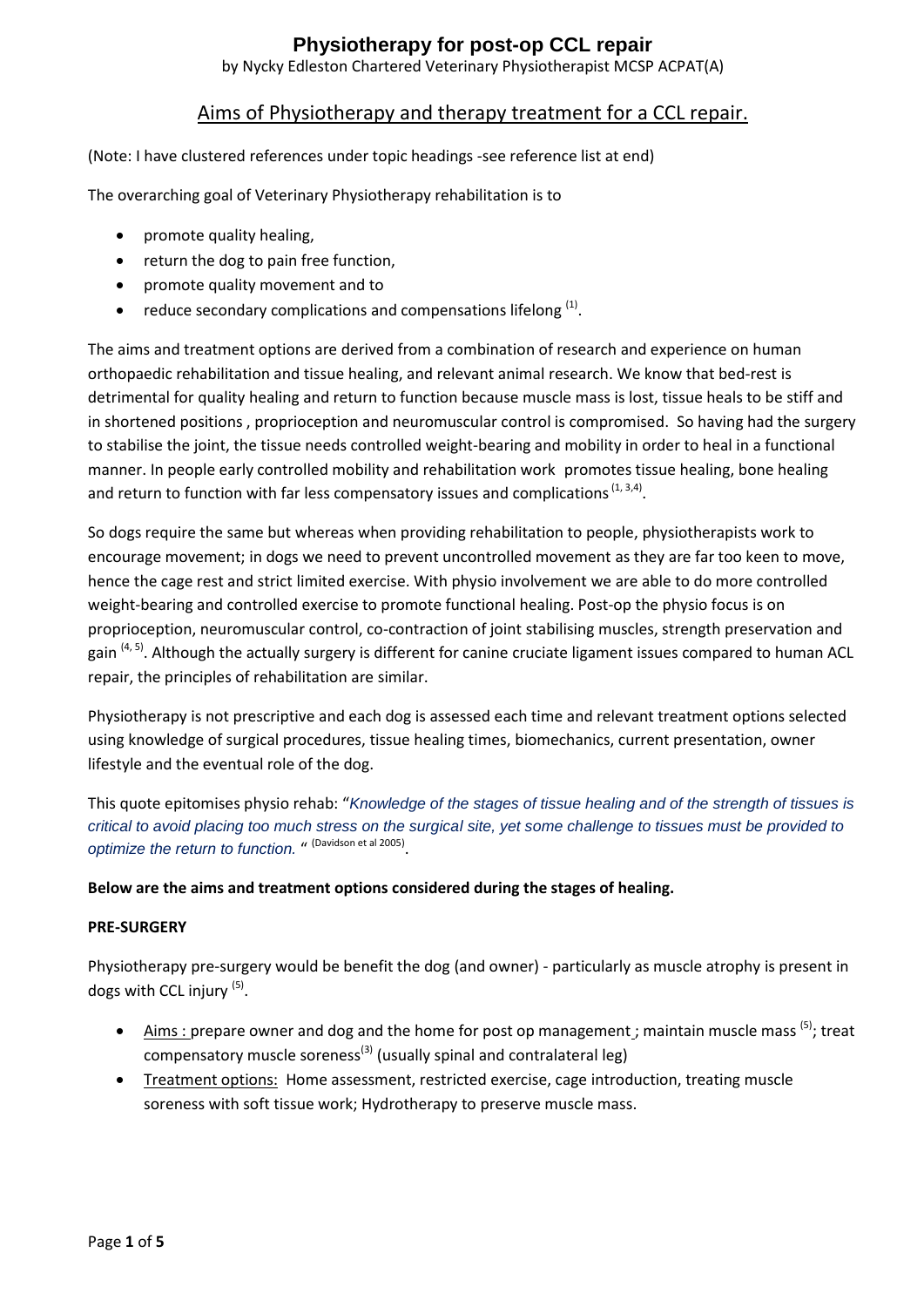by Nycky Edleston Chartered Veterinary Physiotherapist MCSP ACPAT(A)

### **POST SURGERY 1- 3 days**

Depending on when the dog is sent home, some of these options can be done at the vet practice. Some of these techniques vet nurses have been trained to perform prior to discharge.

- Aims: controlled and well set up home environment; adjuncts to control pain and swelling  $(2)$ ; maintain range of movement, controlled weight bearing. Analgesics are not always able to completely control pain  $(2)$  so physiotherapy has options to adjunct this.
	- Treatment options: home assessment and set up to promote controlled rehabilitation; Passive gentle range of movement exercises to affected limb and massage to local muscles<sup>(1, 2)</sup>, Soft tissue treatment for muscle soreness elsewhere in body (usually spinal)  $^{(1)}$ ; Assistance for weightbearing; cold compression therapy if available <sup>(2)</sup>

#### **POST SURGERY 4 - 14 days**

**Focus is on increasing proprioception, neuromuscular control, promotion of quality weight-bearing . Physio likely to see dog 2 to 3 times a week**

- $\bullet$  Aims: promote owner compliance to restrictions (cage and toileting); adjuncts to reduce pain<sup>(2)</sup>; promote healing; preserve muscle mass<sup>(5)</sup>; improve proprioception and neuromuscular control <sup>(4)</sup>; early controlled weight bearing on the limb<sup>(3)</sup>; prevent mechanically dysfunctional compensatory postures and movement strategies <sup>(1,3)</sup>; early identification of complications<sup>(1.3)</sup>.
- Treatment options: home assessment and reiteration to owners of management plans; pulsed magnetic therapy for pain, muscle soreness and to promote tissue healing  $(1,2)$ ; proprioception enhancement<sup>(4)</sup> including gentle range of movement exercises for stimulation of mechanoreceptors, in standing perturbations and weight transfer<sup>(4)</sup>, sit to stand exercises for preserving muscle mass and neuromuscular control<sup>(4,5)</sup>; neuromuscular electrical stimulations (NMES)<sup>(1,5)</sup> if muscle atrophy has been significant prior to surgery; controlled exercise of VERY VERY slow walking of 5 minutes<sup>(1)</sup>.

#### **POST SURGERY 2 - 6 weeks**

**Focus is on increasing proprioception, neuromuscular control, promotion of quality weight-bearing and controlled function. Progressing treatment when appropriate to the dog.** 

**Of most importance is supporting the owner to continue to comply with restricted mobility – this is the most likely time for an owner to think the dog looks ok and allow more freedoms. Regular physiotherapy involvement will reduce this risk. Physio likely to see dog 2 to 3 times a week.**

- Aims: promote owner compliance to restrictions; improve proprioception and neuromuscular control  $<sup>(4)</sup>$ ; controlled functional use of the limb<sup>(3)</sup>; prevent mechanically dysfunctional compensatory postures</sup> and movement strategies <sup>(1,3)</sup>; promote healing; preserve muscle mass<sup>(5)</sup>; promote joint stability <sup>(4)</sup>; early identification of complications<sup>(1.3)</sup>.
- **•** Treatment options: supporting owners with management plans; proprioception enhancement  $(4)$ including perturbations, weight transfer $^{(1)}$ , later on: forelimbs on wobble cushions and proprioceptive tracts of flat surfaces with changing sensory input<sup>(1)</sup>; sit to stand and lie exercises with quality of movement<sup>(1,4,5)</sup>; neuromuscular electrical stimulations (NMES)<sup>(5)</sup> if muscle atrophy has been significant prior to surgery; soft tissue treatment of muscle soreness  $(1)$ ; gradual increase of lead walk(depending on discussions with vets) usually approx. 5 mins per walk per week <sup>(1)</sup>; walking 2 or 3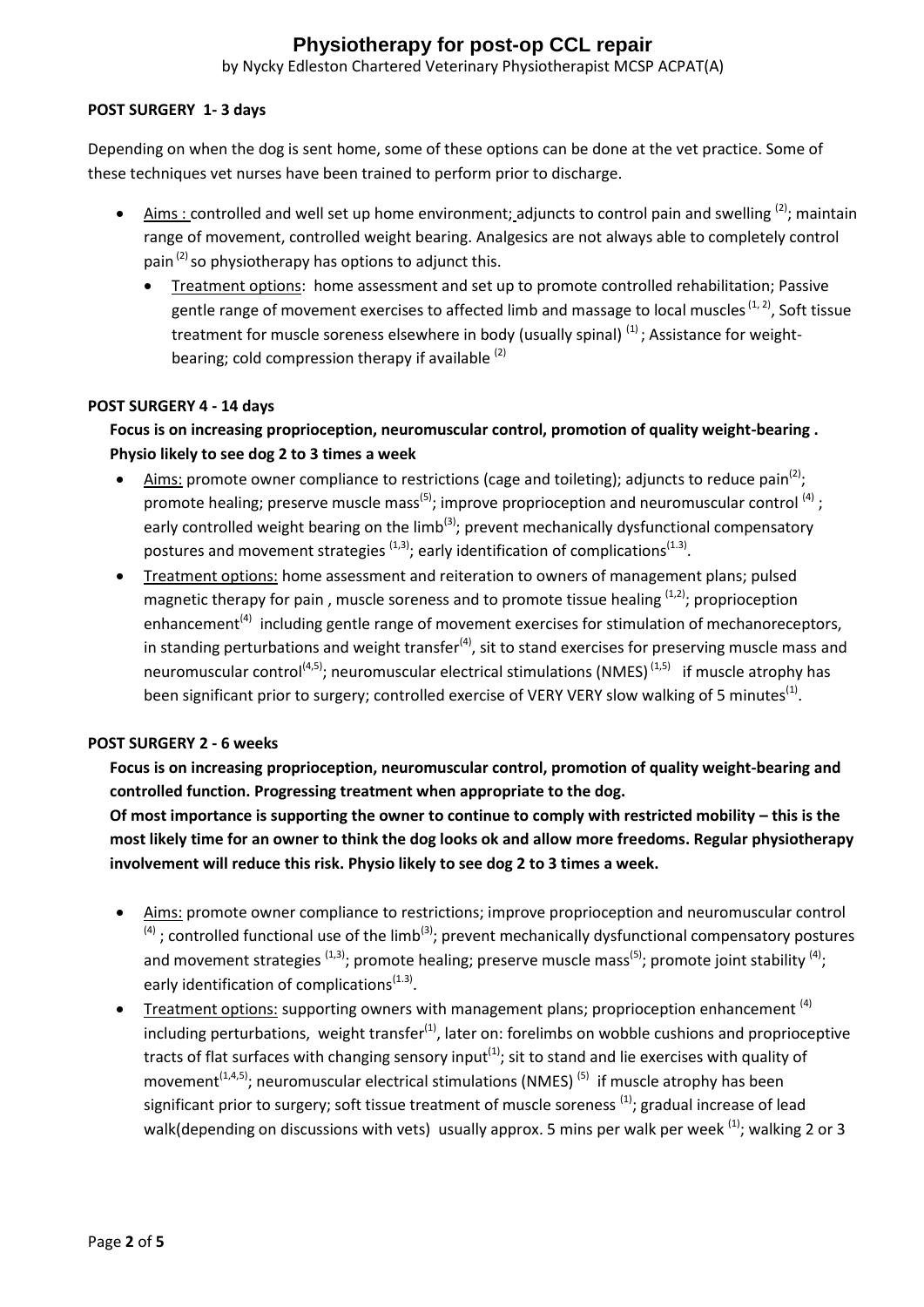by Nycky Edleston Chartered Veterinary Physiotherapist MCSP ACPAT(A)

times a day depending on assessment - at VERY VERY slow pace to prevent mobility adaptations and ensure correct use of limb<sup>(1)</sup>.

• Hydrotherapy<sup>(6)</sup> (once stitches removed) is most beneficial especially the water treadmill to promote supported functional use of the limb, reduce compensatory spinal and contralateral muscle soreness; increases range of movement of operated limb and promotes muscle mass increase.

#### **POST SURGERY 6-14+ weeks**

**With a good grounding of rehabilitation in the previous 6 weeks, the dog should be well on his way to a quality functional outcome. Focus is now on continuing to build up muscle strength towards returning to function within his lifestyle. Fine proprioception and neuromuscular control are still an important part of this stage of rehabilitation.**

- Aims: promote owner compliance to continuing exercise restrictions; improve muscle mass & strength<sup>(5)</sup>; fine tune proprioception and neuromuscular control<sup>(4)</sup>; prevent mechanically dysfunctional compensatory postures and movement strategies<sup>(1,3)</sup>; identification of complications <sup>(1.3)</sup>.
- Treatment options: continuing to support owners with management plans; lead walk, increasing times, distance, surfaces, controlled turns, later on: speed and controlled off lead rehab<sup>(1)</sup>; proprioception enhancement and neuromuscular control  $(1,4)$  with transitions; wobble cushions and boards, proprioceptive tracks; later on: forelimbs on a step with trunk weight transfer (following a treat with head); 3 legged and two legged stance; ground level pole work<sup>(1,4)</sup>; later on - controlled introduction to other functions such as stairs, in and car  $^{(1)}$ ; quality of movement always paramount.
- Hydrotherapy<sup>(6)</sup> continues to be beneficial especially the water treadmill to promote functional use of the limb, reduce compensatory spinal and contralateral muscle soreness; increases range of movement of operated limb and promotes muscle mass increase.

Overall throughout Physiotherapy rehab, controlled return to function is at the top of the list. Although there are expected healing and return to function times, every dog is different as is every injury and surgery but if at any time there is an indication of a problem then the dog is referred back to the vet ASAP.

Owners enjoy having physiotherapist involved in their dog's rehab as it helps them to maintain and journey through the full recovery of their dog.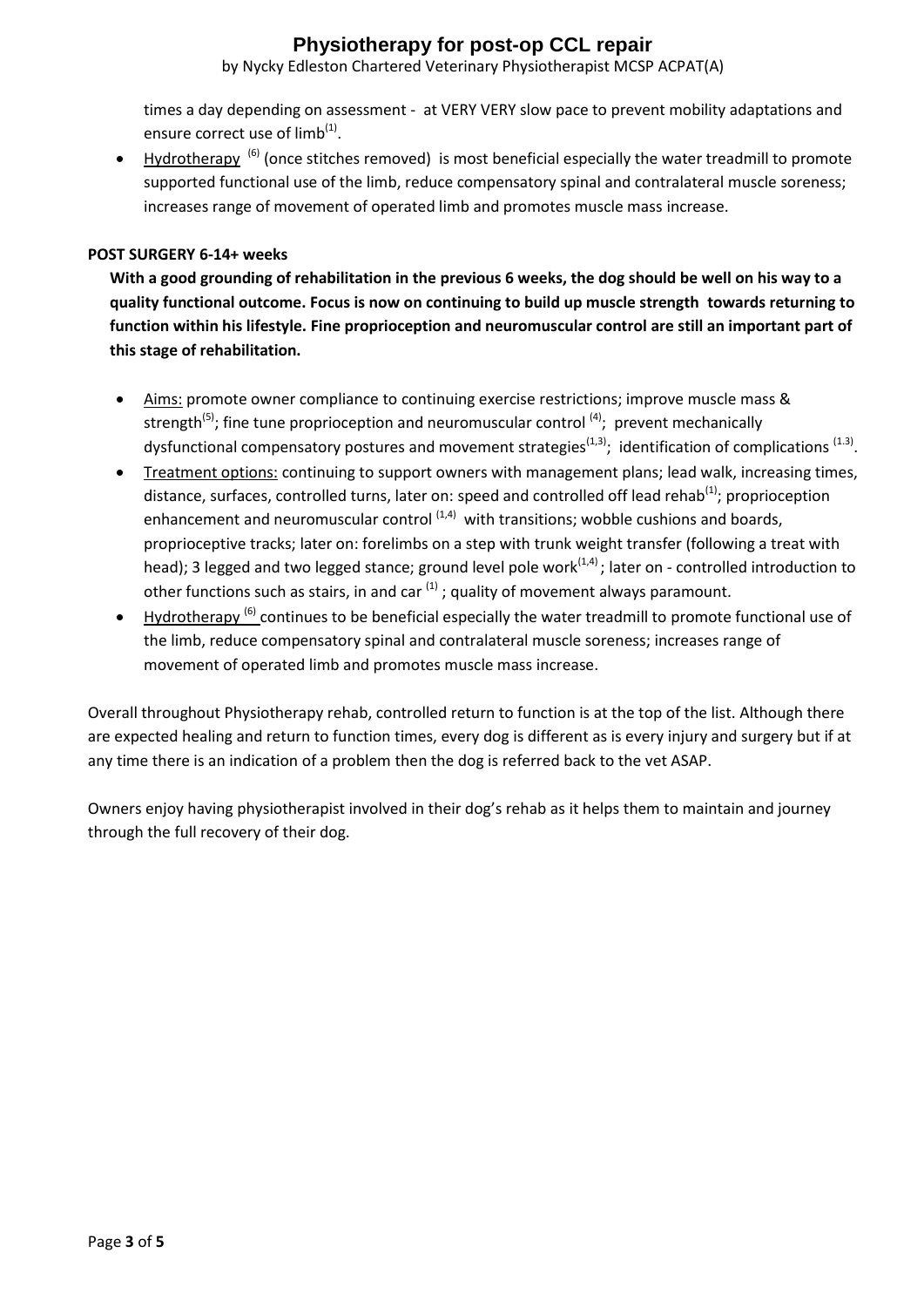by Nycky Edleston Chartered Veterinary Physiotherapist MCSP ACPAT(A)

# **References**

.

- 1. Overall post-op rehab articles all these contain detail that includes 2-6 (pain, early rehab, proprioception, strength and hydo)
	- 1.1. Marsolais G, et al (2002) Effects of postoperative rehabilitation on limb function after cranial cruciate ligament repair in dogs. JAVMA May 1, 2002, Vol. 220, No. 9, Pages 1325-1330
	- 1.2. Monk M, et al. (2006) Effects of early intensive postoperative physiotherapy on limb function after tibial plateau leveling osteotomy in dogs with deficiency of the cranial cruciate ligament. American Journal of Veterinary Research 67:3, 529-536
	- 1.3. McGowan C, Goff L, Stubbs N, (2007) Animal Physiotherapy Assessment, Treatment and Rehabilitation of Animals. Blackwell Publishing Ltd .
	- 1.4. Owen M (2006) Rehabilitation Therapies for musculoskeletal and spinal disease in Small Animal Practice. European Journal of Companion Animal Practice Vol. 16 - Issue 2
	- 1.5. **Davidson** J , et al (2005). Rehabilitation for the orthopaedic patient. [Vet Clin North Am Small Anim](http://www.ncbi.nlm.nih.gov/pubmed/16260317)  [Pract.](http://www.ncbi.nlm.nih.gov/pubmed/16260317) 2005 Nov;35(6):1357-88
	- 1.6. **Kvist** J (2004) Rehabilitation following anterior cruciate ligament injury: Current recommendations for sports participation, Sports Med 2004:34:269
	- 1.7. Taylor and Admason (2002) Stifle surgery and Rehabilitation. Proceedings of 2<sup>nd</sup> International symposium on Rehabilitation and Physical Therapy in Veterinary Medicine. Knoxville TN, pp 143-146. cited in McGowan C, Goff L, Stubbs N, (2007)
	- 1.8. Jerram & Walker (2003) Cranial cruciate ligament injury in the dog: pathophysiology, diagnosis and treatment. New Zealand Veterinary Journal. [Volume 51,](http://www.tandfonline.com/loi/tnzv20?open=51#vol_51) [Issue 4](http://www.tandfonline.com/toc/tnzv20/51/4)
	- 1.9. Rivière (2007) Physiotherapy for cats and dogs applied to locomotor disorders of arthritic origin. Veterinary Focus Vol 17 No 3
- 2. Pain and complications adjuncts to control
	- 2.1. Wiese A, et al (2005). Characteristics of pain and response to analgesic treatment in dogs and cats examined at a veterinary teaching hospital emergency service. [Journal of the American Veterinary](http://avmajournals.avma.org/loi/javma)  [Medical Association.](http://avmajournals.avma.org/loi/javma) June 15, 2005, Vol. 226, No. 12, Pages 2004-2009
	- 2.2. Drygas K et al (2011), Effect of cold compression therapy on postoperative pain, swelling, range of motion, and lameness after tibial plateau levelling osteotomy in dogs; [Journal of the American](http://avmajournals.avma.org/loi/javma)  [Veterinary Medical Association.](http://avmajournals.avma.org/loi/javma) May 15, 2011, Vol. 238, No. 10, Pages 1284-1291
	- 2.3. Gordon-Evans W et al (2011) Effect of the use of carprofen in dogs undergoing intense rehabilitation after lateral fabellar suture stabilization. [Journal of the American Veterinary Medical Association.](http://avmajournals.avma.org/loi/javma) July 1, 2011, Vol. 239, No. 1, Pages 75-80
	- 2.4. **Cheng** et al, (2005) Ice and electromagnetic field therapy to reduce pain and swelling after radial fracture repair. J. Rehab medicine 37, 372-377.
	- 2.5. Fitzgerald & Angel (2010) Predictive Variables for Complications after TPLO with Stifle Inspection by Arthrotomy in 1000 Consecutive Dogs. Veterinary Surgery 39 (2010) 460–474

### 3. Early rehab and mobility

- 3.1. **Nash** et al (2004) Resting injured limbs delays recovery: a systematic review. [J Fam Pract.](http://www.ncbi.nlm.nih.gov/pubmed/15353159) 2004 Sep;53(9):706-12
- 3.2. **Ernst** et al (2000) Lower-Extremity Compensations Following Anterior Cruciate Ligament Reconstruction. Physical Therapyvol. 80 no. 3 251-260
- 3.3. Ragetly C, et al (2008). Non-invasive determination of body segment parameters of the hind limb in Labrador Retrievers with and without cranial cruciate ligament disease. [American Journal of Veterinary](http://avmajournals.avma.org/loi/ajvr)  [Research.](http://avmajournals.avma.org/loi/ajvr) September 2008, Vol. 69, No. 9, Pages 1188-1196
- 3.4. Francis et al (2002) Bone and muscle loss from disuse following ccl transection and stifle stabilisation surgery. Proceedings of 2<sup>nd</sup> International symposium on Rehabilitation and Physical Therapy in Veterinary Medicine. Knoxville TN, pp 203-204. cited in McGowan C, Goff L, Stubbs N, (2007)
- 4. Proprioception and neuromuscular control
	- 4.1. **Hewett** et al (2002). Strategies for enhancing the proprioceptive and neuromuscular control of the knee. Clinical Orthopaedics and Related Research, 403 76-94. cited in McGowan C, Goff L, Stubbs N, (2007)